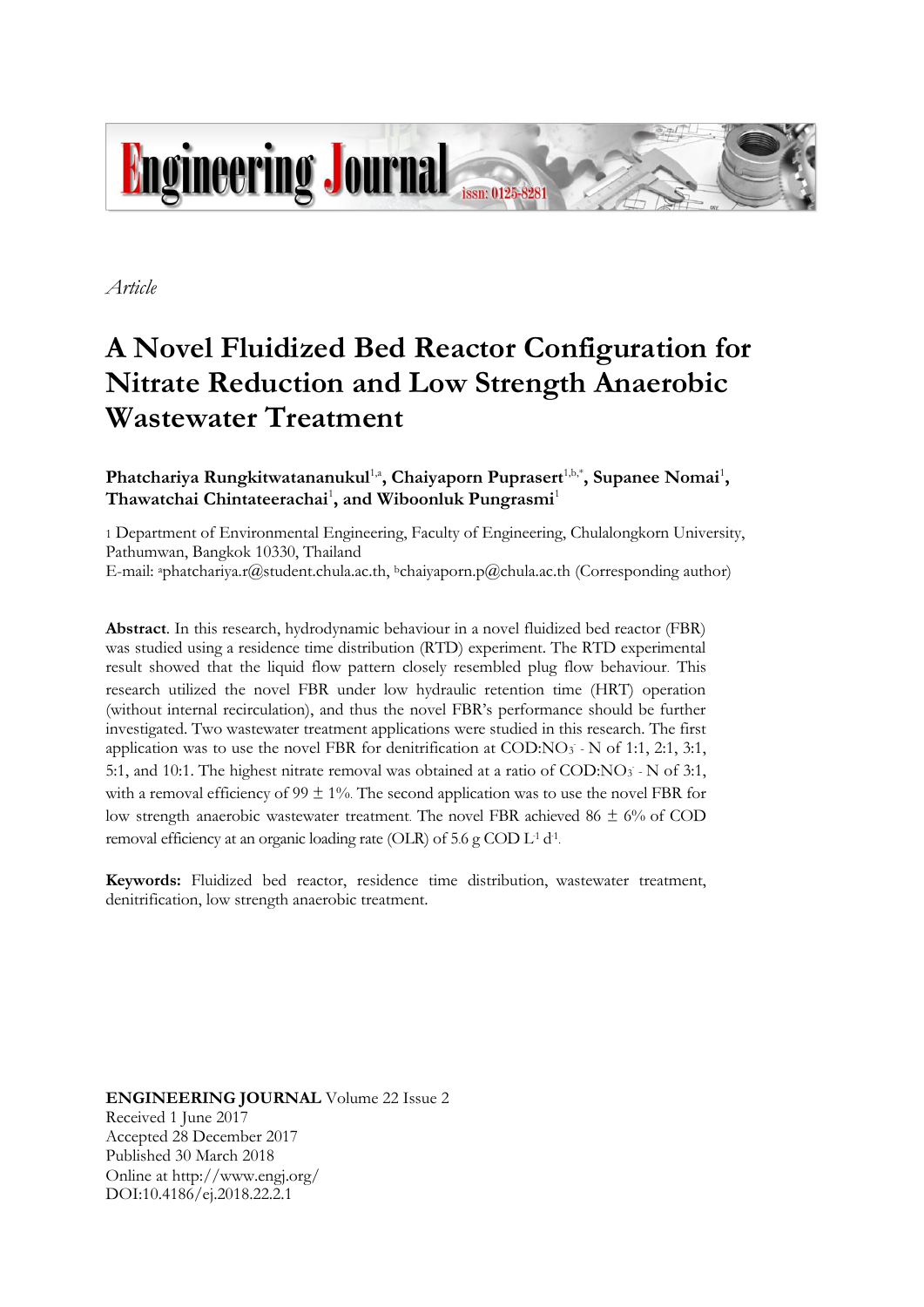# **1. Introduction**

Anaerobic reactors are widely used in wastewater treatment due to their low levels of energy consumption. Recovering energy from biological gases produced under anaerobic treatment and sludge digestion is more effective than aerobic treatment. Nowadays, many researches focus on the design of anaerobic reactors to achieve high substrate removal efficiency with low operating costs [1, 2].An anaerobic fluidized bed reactor (FBR) is an attached growth wastewater treatment reactor which offers various advantages, such as high substrate removal efficiency due to enhanced contact between microbes adhered onto carrier media and wastewater stream, rapid recovery of stability with changes to operating conditions, and the ability to operate under low hydraulic retention times (HRT) due to the internal recirculation flow rate.However, one drawback of anaerobic FBRs is that they require a high up-flow velocity (because of recirculation) in order to fluidize the media bed, leading to higher reactor operation costs. The use of low density material as a supporting media may be an alternative way to conserve energy in conventional FBR.

In this research, a novel FBR configuration was developed using low density material as a media. Granular rubber is a low-density material, and has already been proven as an useable media in wastewater treatment systems. It is non-toxic for microorganisms in wastewater treatment under anoxic and anaerobic conditions [3]. A novel FBR can operate more effectively without internal recirculation, and therefor a recirculating pump is not required. However, the feeding flow rate must be increased to replace the recirculating flow rate. This leads to reactor operations with very low HRT. For biological treatment, the reactor configuration was modified by increasing the column height to prolong the reactor's HRT. These configurations lead to performance differences between the novel FBR from conventional FBR, which calls for investigation of the novel FBR's hydrodynamic behavior.

Among various experimental methodologies, residence time distribution (RTD) is widely used to describe the phenomenon and liquid flow pattern not only of chemical reactors but also of biological reactors [4-6]. The RTD measurement is an effective tool that can help understanding and determining hydrodynamic parameters [7]. Moreover, the RTD is a common interest in the study of hydrodynamic flow characteristics and dead volume in biological treatment reactors [8, 9]. Many researchers have studied the liquid flow pattern in reactors using RTD measurements. They have found different liquid flow patterns in different parts of the reactor, as described by RTD measurement [7, 10, 11]. In general, RTD measurements are acquired through tracer experiments and impulse response methods. Tracer injection occurs at the inlet of a reactor and an observation probe is located at the outlet. To interpret the RTD measurements, a flow model is selected to explain the liquid flow behavior of the reactor.

Even with the configuration made to increase HRT, due to a high up-flow velocity, novel FBRs are generally operated with a HRT of less than an hour. It has been reported that FBRs can achieve anaerobic treatment without internal recirculation [12], but the performance of this reactor must be investigated to prove its application for wastewater treatment, including anaerobic and denitrification processes.

For anaerobic treatment, HRT is an important factor in controlling the efficiency of the treatment system. Anaerobic treatment needs longer HRT than a biological denitrification process. Previous research has found that denitrification can occur in FBRs with HRTs of less than 30 minutes [13]. However, there are no reports of nitrate reduction in FBRs without internal recirculation that operated under a low HRT.

Therefore, there are two objectives of this current work. The first objective is to determine the hydrodynamic behaviour in a novel FBR at different flow rates. The second objective focuses on the performance of the novel FBR in wastewater treatment applications, including denitrification at different COD:NO<sub>3</sub> - N ratios, and low strength wastewater treatment under anaerobic conditions.

## **2. Materials and Methods**

# **2.1. Reactor Configuration and Operation**

The FBR configuration described by Sirinukulwattana et. al [12] was adapted for denitrification process and low strength anaerobic wastewater treatment.The FBR was made of transparent plastic with 3 mm thickness, 0.03 m inner diameter, and 2.30 m column height. Granular rubber made from spent-tire waste was used as solid media. The rubber had a 0.43 mm average size, 1.2 g cm<sup>-3</sup> density, 0.025 m<sup>2</sup> g<sup>-1</sup> specific surface area, and 1.53 uniformity coefficient. The upper part of the reactor was 0.35 m in height to prevent sludge back wash from the reactor and separated into three phases. The schematic diagram of the FBR isillustrated in Fig. 1.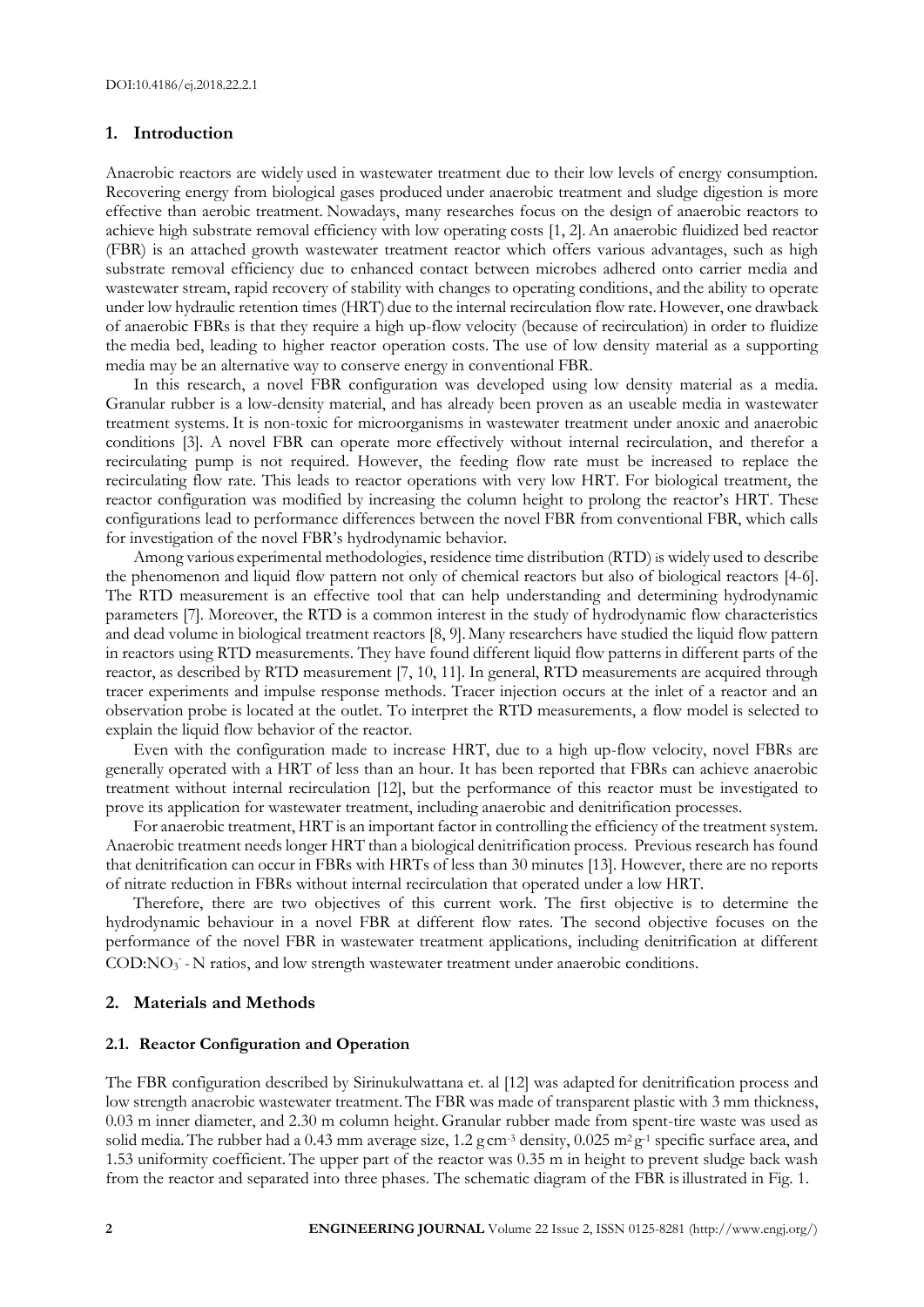

Fig. 1. Schematic diagram of a novel configuration fluidized bed reactor described for (a) RTD experiment, (b) performance of the reactor and (c) profiling of substrate removed.

Each novel FBR was seeded with 250 ml of seeding sludge from an anaerobic filter reactor, and then 1000 ml of granular rubber were added. The seeding sludge was collected from an anaerobic filter reactor at a wastewater treatment plant at the Faculty of Engineering, Chulalongkorn University. The total solids (TS) concentration of the seeding sludge was  $8443 \pm 588$  mg L<sup>-1</sup>.

In the denitrification experiment, wastewater with different COD:NO<sub>3</sub> - N ratios were fed into the FBR. Nitrate and COD removal efficiencies were investigated under a low HRT of 50 minutes. Moreover, effluent pH and suspended solids were investigated. Nitrate nitrogen source was prepared from NaNO3with a fixed nitrate concentration of 100 mg L-1 .Varied COD concentrations using glucose (150, 250, 300, 500, and 1000 mg L<sup>-1</sup>) were added to the synthetic wastewater corresponding to COD: NO<sub>3</sub> -N ratios of 1:1, 2:1, 3:1, 5:1, and 10:1. The diagram of the reactor set-up is shown in Fig. 1(b).

To profile nitrate and COD-removal, liquid samples were taken from sampling ports. There were 10 sampling ports installed along the reactor height. The first sampling port P1 was located at 30 cm from the bottom of the reactor, and the distance between each subsequent port was 22 cm (As shown in Fig. 1(c)).

In the anaerobic experiment, a novel FBR was operated to remove organic carbon in wastewater. Table 2 shows overall experimental results from low-strength wastewater treatment at OLR of 5.6, 9.4, and 18.6 g COD L<sup>-1</sup> d<sup>-1</sup>. Different COD concentrations of wastewater were fed into the FBR as 481  $\pm$  48 mg L<sup>-1</sup>,  $252 \pm 39$  mg L<sup>-1</sup>, and  $147 \pm 19$  mg L<sup>-1</sup>, respectively. The diagram of the reactor set-up is shown in Fig. 1(b).

#### **2.2. Experimental Determination of Residence Time Distribution (RTD)**

The RTD experiments were examined at different water flow rates of 50 L  $d<sup>-1</sup>$  (minimum flow rate), 60 L  $d<sup>-1</sup>$ (average flow rate), and 70 L d<sup>-1</sup> (maximum flow rate). A tracer (5 mL of 70 g L<sup>-1</sup> KCl) was injected through the three-way port located at the inlet of the reactor. As shown in Fig. 1(a), the KCl concentration at the sampling port located by the exit port was measured as a function of time.Tracer concentration was measured by a conductivity probe (SevenGo Duo pro, METTLER TOLEDO, Switzerland).

The exit age distribution (E) was determined using the tracer method with a pulse regime, which is presented by the following Eq. (1) [14].

$$
\int_0^\infty E dt = 1\tag{1}
$$

The variance of the curve and dead space in the reactor were calculated according to a model [14] as present in Eq. (2), Eq. (3), and Eq. (4).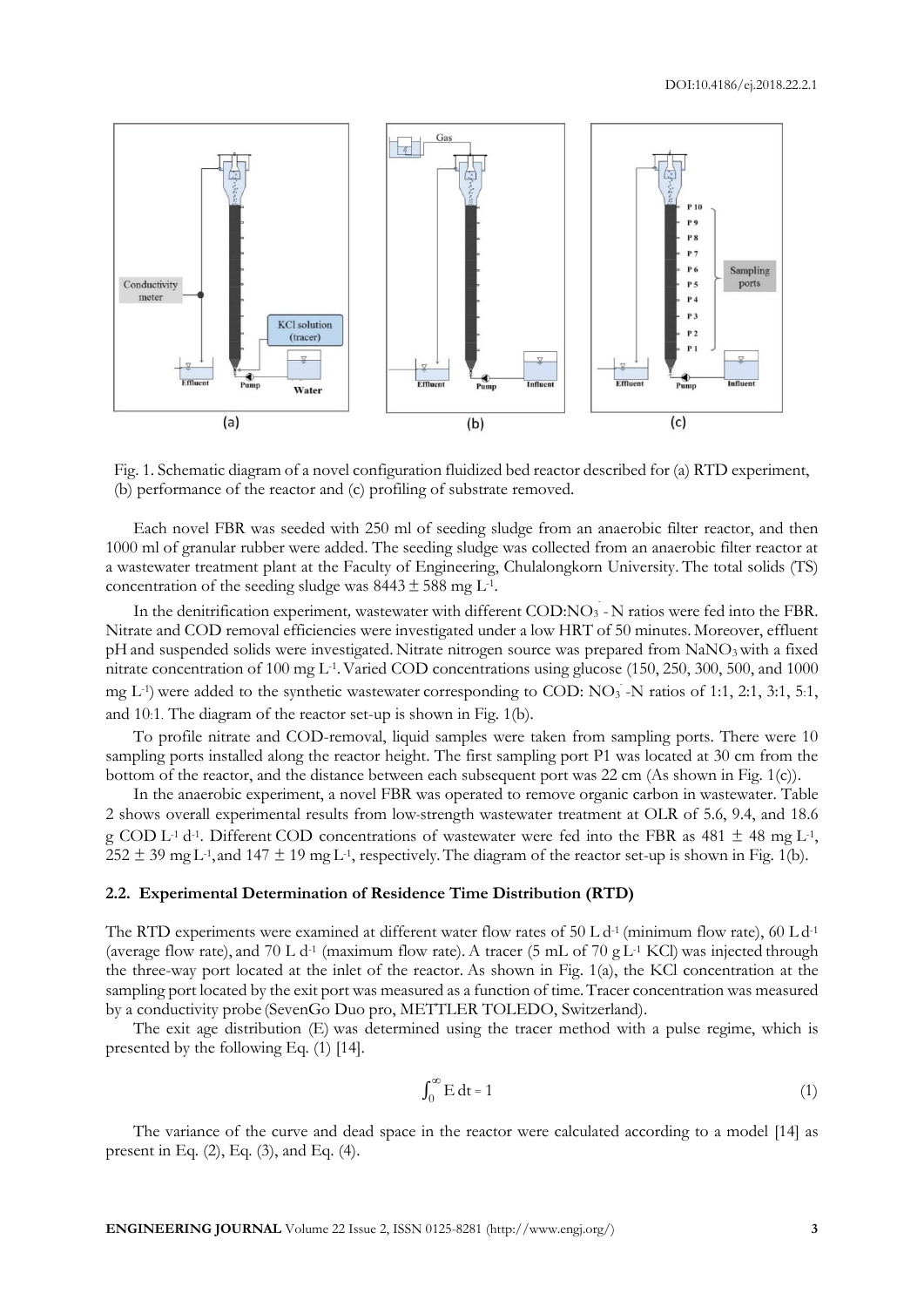Variance<sub>:</sub>

Normalized mean: 
$$
u_{a} = \frac{\int_{0}^{\infty} x \cdot f(x) dx}{\int_{0}^{\infty} f(x) dx}
$$
 (2)

$$
\sigma^2 = \frac{\int_0^\infty (x - u_a)^2 \cdot \int (x) dx}{\int_0^\infty \int x \cdot dx}
$$
 (3)

Dead space: 
$$
V_d = (1 - v_a \mu_a)^2 V \tag{4}
$$

where  $V_d$  is the volume of dead space in the reactor (L), V is the theoretical working volume of the reactor (L), and v<sup>a</sup> is the fraction of tracer.

# **2.3. Synthetic Wastewater Preparation**

In this study, the synthetic wastewater was prepared from tap water using glucose as a carbon source. In the nitrate reduction experiment, the feeding solution contained different COD:NO<sub>3</sub> - N ratios of 1:1, 2:1, 3:1, 5:1, and 10:1 mg COD L<sup>-1</sup>. In the anaerobic treatment experiment, different COD concentrations in wastewater were varied at 150, 250, and 500 mg L<sup>-1</sup>. Synthetic wastewater contained sufficient alkalinity and trace elements that are presented in Table 1.

|--|

| Components                                                       | Nitrate reduction at different<br>$COD : NO_3$ - N ratios |       |      |              |      | Low strength anaerobic wastewater<br>treatment |                   |                   |
|------------------------------------------------------------------|-----------------------------------------------------------|-------|------|--------------|------|------------------------------------------------|-------------------|-------------------|
|                                                                  |                                                           |       |      |              |      |                                                |                   |                   |
|                                                                  | 1:1                                                       | 2:1   | 3:1  | 5:1          | 10:1 | <b>COD 150</b>                                 | <b>COD</b><br>250 | <b>COD</b><br>500 |
|                                                                  |                                                           |       |      |              |      | mg/L                                           | mg/L              | mg/L              |
| Glucose                                                          | 0.13                                                      | 0.23  | 0.40 | 0.57         | 1.15 | 0.15                                           | 0.25              | 0.50              |
| $NaNO3 (gL-1)$                                                   | 0.61                                                      | 0.61  | 0.61 | 0.61         | 0.61 |                                                |                   |                   |
| $NAHCO3(gL-1)$                                                   | 0.1                                                       | 0.1   | 0.1  | 0.15         | 0.15 | 0.10                                           | 0.15              | 0.20              |
| $K_2HPO_4(gL^{-1})$                                              | 0.01                                                      | 0.015 | 0.02 | 0.025        | 0.03 | 0.011                                          | 0.028             | 0.056             |
| $MgSO_4.7H_2O \; (\mu g L^{-1})$                                 | 400                                                       | 400   | 400  | 400          | 400  | 400                                            | 400               | 400               |
| FeCl <sub>2</sub> .4H <sub>2</sub> O ( $\mu$ g L <sup>-1</sup> ) | 4                                                         | 4     | 4    | 4            | 4    | 4                                              | $\overline{4}$    | 4                 |
| $CoCl2.6H2O$ (µg L <sup>-1</sup> )                               | 1                                                         | 1     | 1    | $\mathbf{1}$ | 1    | 1                                              | 1                 | $\mathbf{1}$      |
| EDTA $(\mu g L^{-1})$                                            | 10                                                        | 10    | 10   | 10           | 10   | 10                                             | 10                | 10                |
| $NiCl2.6H2O (µgL-1)$                                             | 0.5                                                       | 0.5   | 0.5  | 0.5          | 0.5  | 0.5                                            | 0.5               | 0.5               |
| $MnCl2.4H2O (µgL-1)$                                             | 0.5                                                       | 0.5   | 0.5  | 0.5          | 0.5  | 0.5                                            | 0.5               | 0.5               |
| $ZnCl2(\mu g L-1)$                                               | 0.5                                                       | 0.5   | 0.5  | 0.5          | 0.5  | 0.5                                            | 0.5               | 0.5               |
| $CaCl2(\mu g L-1)$                                               | 0.5                                                       | 0.5   | 0.5  | 0.5          | 0.5  | 0.5                                            | 0.5               | 0.5               |
| $CuCl2.2H2O$ (µg $L-1$ )                                         | 0.5                                                       | 0.5   | 0.5  | 0.5          | 0.5  | 0.5                                            | 0.5               | 0.5               |
| $(NH_4)_6M_9O_4.4H_2O \; (\mu g L^{-1})$                         | 0.5                                                       | 0.5   | 0.5  | 0.5          | 0.5  | 0.5                                            | 0.5               | 0.5               |

*Modified from [15] and [16].*

## **2.4. Process Parameters**

Before being subjected to chemical analysis, influent and effluent were filtered through glass micro-fiber filters (GF/C<sup>TM</sup>, WATCHMAN<sup>TM</sup>, UK). COD and total solids were measured according to the standard method for the examination of water and wastewater [17]. pH and conductivity were monitored by a pH meter (SevenGo Duo pro, METTLER TOLEDO, Switzerland). Nitrate concentration was analysed by an ion selective electrode (Seven Compact<sup>TM</sup> pH/Ion S220, METTLER TOLEDO, Switzerland). Volumes of biogas were collected from the effluent gas tube located on top of the reactor, with the composition of the biogas measured by a gas chromatograph.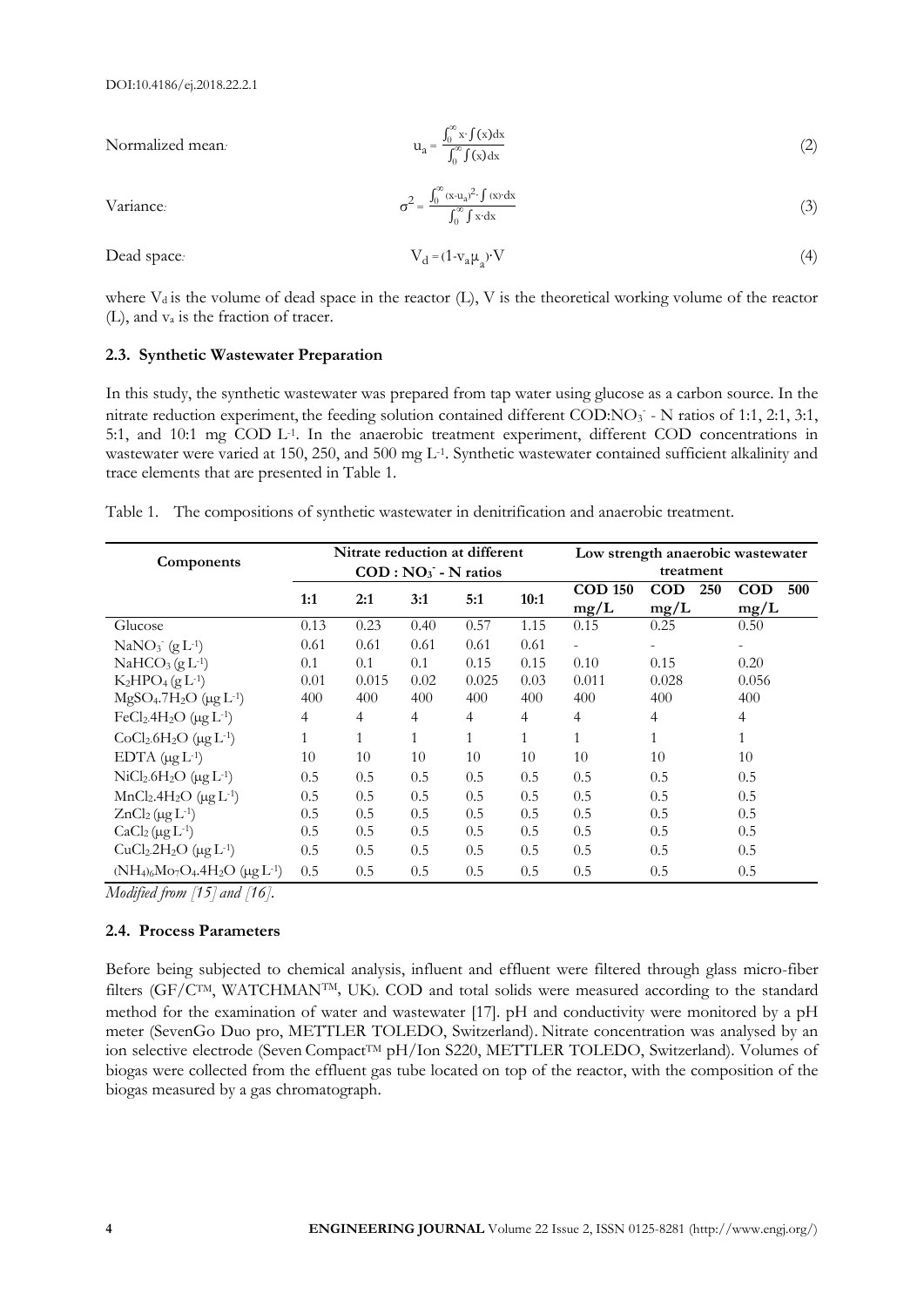#### **3. Results and Discussion**

#### **3.1. Hydrodynamic Behavior in the Novel FBR**

Three different water flow rates were studied: 50 L d<sup>-1</sup>, 60 L d<sup>-1</sup>, and 70 L d<sup>-1</sup>. During RTD experiments, concentrations of tracer began to emerge in the effluent at 16 to 20 min after tracer injection. A high sharp peak of tracer was present at the exit age at around 32, 28, and 22 min, at water flow rates of 50, 60, and 70 L d<sup>-1</sup>, respectively. The results from RTD experiments are shown in Fig. 2.



Fig. 2. The variation of experimental exit age distribution in a novel FBR at different flow rates: (a) 50 L d<sup>-1</sup>; (b)  $60$  L d<sup>-1</sup>; and (c)  $70$  L d<sup>-1</sup>.

Figures 2(a), (b), and (c) illustrated experimental exit age with flow rates of 50, 60, and 70 L d<sup>1</sup>, respectively. It can be observed that the relations of  $E(t)$  at each flow rate were positively skewed distributions. According to the compartment model, this implied that the liquid flow pattern inside the reactor was mostly theoretical plug flow, with a little mixed flow behaviour also exhibited.About 12 – 17% of the total volume of the reactor exhibited mixed flow behaviour, as presented in Table 2. As flow rate increased, the proportion of the reactor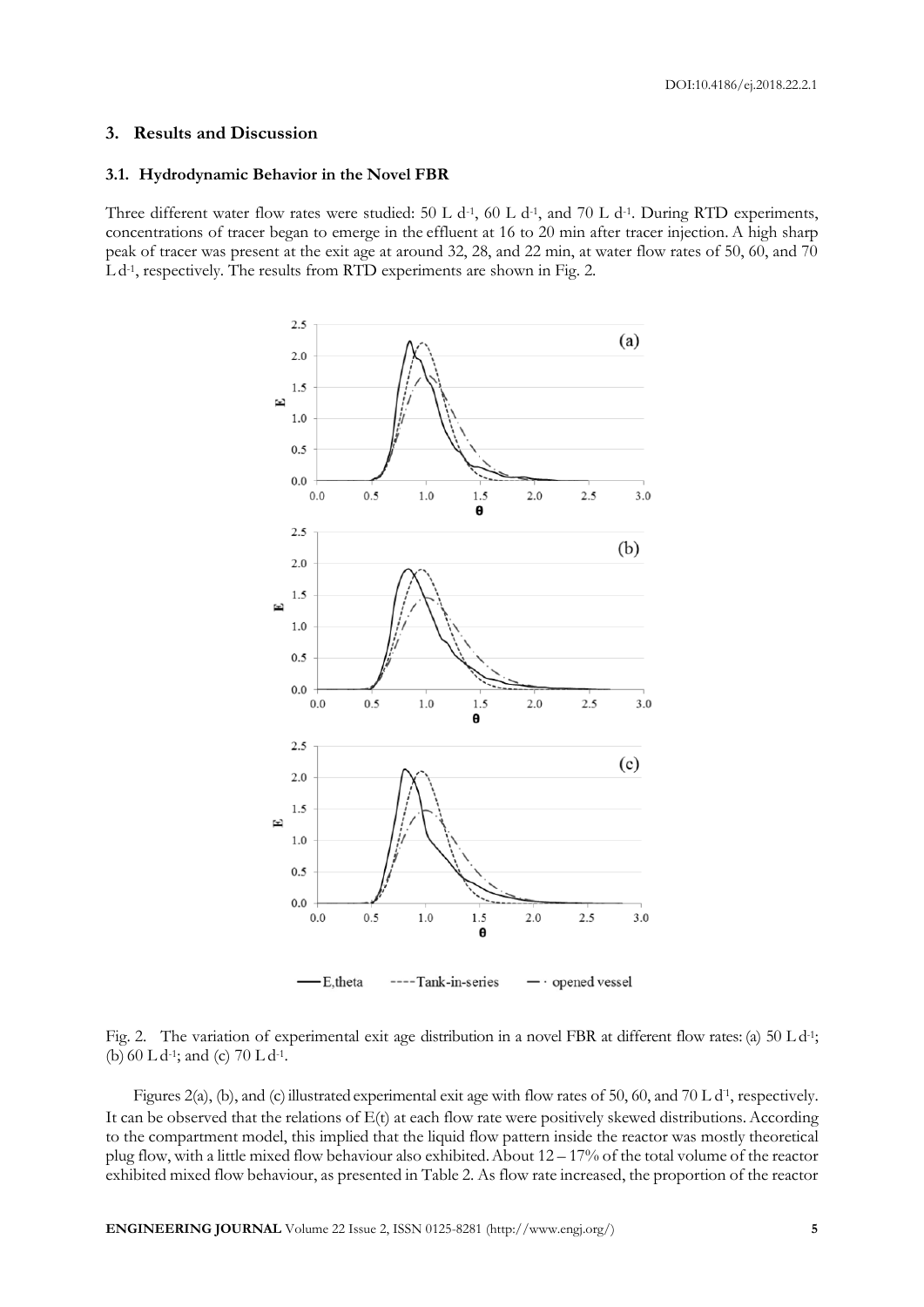exhibiting mixed flow behaviour also increased, similar to what is observed when recirculation is increased in other FBR. Mixed flow also implied that the liquid flow was more turbulent and resulted in an increase of the fluidization state.

Unlike the mixed flow volume, dead volume did not correlate to the liquid flow rate. At a flow rate of 70 L d<sup>-1</sup>, 16.3% of the reactor became dead volume. This was higher than that at the flow rate of 60 L d<sup>-1</sup>, which had the lowest dead volume of 13.1%, but lower than that at the flow rate of 50 L d<sup>-1</sup>, which had the highest dead volume at 18.1%. Past hydrodynamic studies have observed 22% to 65% dead volume in FRB, depending on the volumetric flow rate [18]. Whereas in a high flow rate reactor study, dead volumes of 7.1% to 19.5% were exhibited by an expanded granular sludge bed (EGSB) at different flow velocities [19].

As illustrated in Fig. 2, the experimental graphs were close to the modified tank-in-series model. The results showed multiple equivalent CSTR tanks in each flow rate, meaning that liquid flow patterns in a novel FBR approached that of the plug flow reactor. The volume of plug flow regimes at each flow rate was in the range of 1.07 – 1.11 L, which made up the majority of the total reactor volume of 1.6 L. Conversely, only a small volume of mixed flow in the reactor was found.

| <b>Flow rate</b> |       |                |      | Design HRT Dead volume Plug flow volume Mixed flow volume |
|------------------|-------|----------------|------|-----------------------------------------------------------|
| $(L d-1)$        | (min) |                |      |                                                           |
| 50               | 46.08 | $0.29(18.1\%)$ | 1.11 | 0.20                                                      |
| 60               | 38.40 | $0.21(13.1\%)$ | 1.17 | 0.22                                                      |
| 70               | 32.91 | $0.26(16.3\%)$ | 1.07 | 0.27                                                      |

Table 2. The condition and model analysis results of a novel configuration FBR.

In previous research, there were reports of hydrodynamic behaviour in RTD experiments in a conventional FBR using light beads as a media. It was found that the liquid flow pattern was best described by a combination of plug flow and ideal mixing patterns [9].

From the overall results, it can be concluded that the hydrodynamics of liquid in a novel FBR was plug flow. The increase of liquid flow rate induced more mixed flow regime. At a flow rate of 60 L d<sup>-1</sup>, the results showed the smallest volume of dead zone inside the reactor.

# **3.2. Performance of Nitrate Reduction in a Novel FBR**

The novel FBR prepared with an initial COD:NO<sub>3</sub> - N ratio of 5:1. After 60 days, the reactor reached steady state. Nitrate and COD removal efficiency were 99  $\pm$  1% and 89  $\pm$  5%, respectively. After the reactor achieved steady state, different COD:NO<sub>3</sub> N ratios were fed to the reactor as 1:1, 2:1, 3:1, and 10:1. As illustrated in Fig. 3, it can be observed that different periods of time are required to reach steady state conditions at varied COD:NO<sub>3</sub>-N ratios. Low COD:NO<sub>3</sub> - N ratios required longer periods to reach stead state than higher COD:NO<sub>3</sub> - N ratios. Due to insufficient carbon sources at low ratios of COD:NO<sub>3</sub> - N at 1:1 and 2:1, the results show low nitrate removal efficiencies of  $28 \pm 3\%$  and  $54 \pm 4\%$ , while COD removal efficiencies were relatively high at 87  $\pm$  5% and 90  $\pm$  5%, respectively. These results show that most of the COD was used for the denitrification process, but was insufficient for complete denitrification. It is at the COD:NO<sub>3</sub> - N ratio of 3:1, where results showed most of both the nitrate and COD were treated. Nitrate and COD removal efficiencies were  $99 \pm 1\%$  and  $94 \pm 3\%$ , respectively. It can be concluded that a COD:NO<sub>3</sub>-N ratio as low as 3:1 can be used to treat both COD and nitrate with high efficiency. Previous research has shown that a COD:NO<sub>3</sub>-N ratio of around 5:1 is required for complete denitrification [20], and our current research reaffirms that a low COD:NO<sub>3</sub> - N ratio is insufficient for complete denitrification, but proposes that complete denitrification is possible even at a COD: $NO<sub>3</sub>$  - N ratio of 3:1.

From the experimental analysis, COD removal is investigated at different COD:NO<sub>3</sub> -N ratios. In Fig. 4, the volume oforganic carbon for removing nitrate in wastewater by denitrification is presented.After reaching steady states at each condition, nitrate removal increased as initial COD:NO<sub>3</sub>-N ratios increased. It can be seen that nitrate removal showed the lowest value at the ratio of 1:1, and it slightly increased as COD:NO<sub>3</sub>-N ratio was increased from 1:1 to 3:1. At COD:NO<sub>3</sub> -N ratios of 3:1, 5:1, and 10:1, the amount of nitrate removal was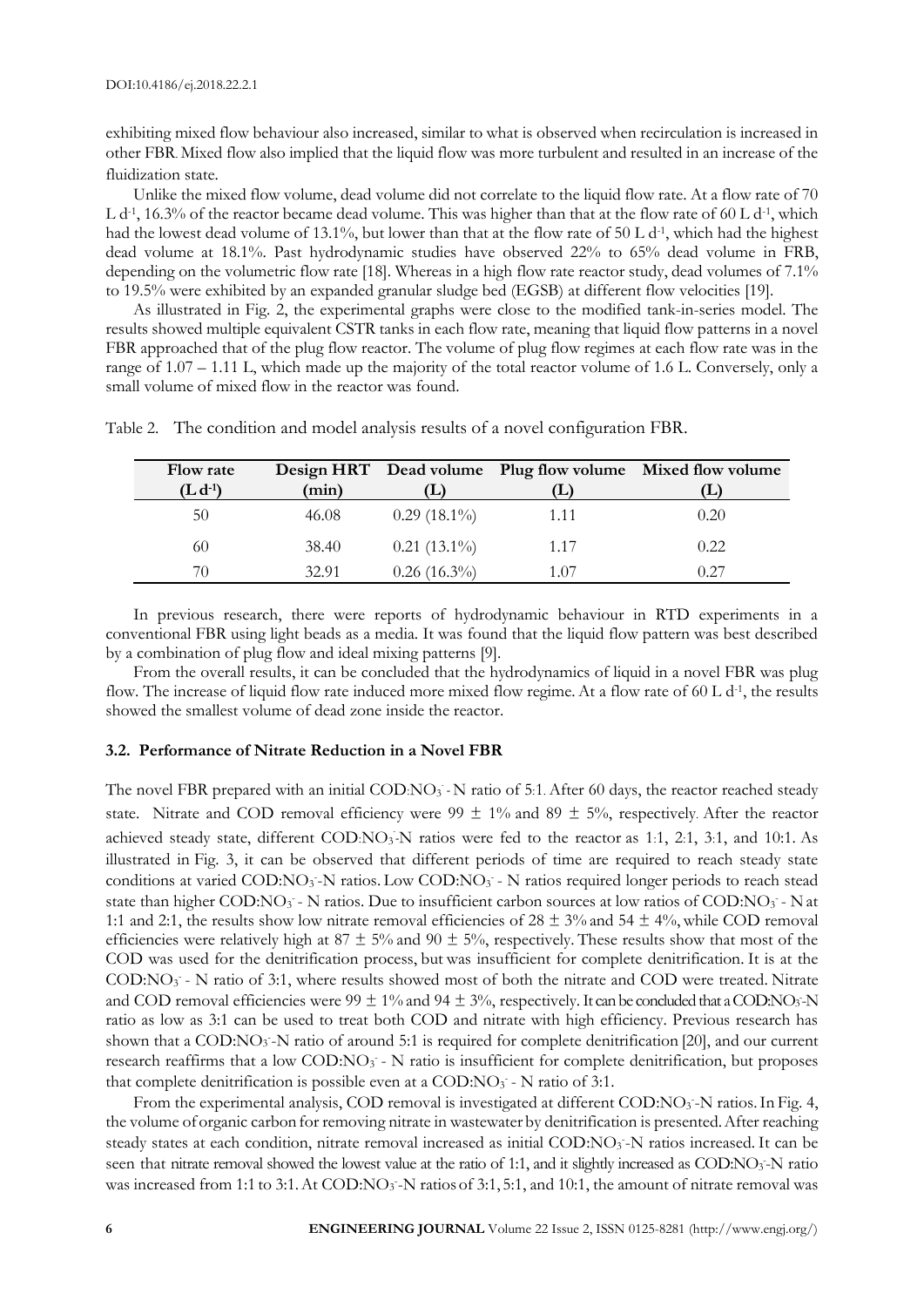similar, suggesting that there was sufficient volume of organic carbon for complete denitrification as long as the COD:NO<sub>3</sub> -N ratio was higher than 3:1. The highest performance in term of combined nitrate and COD removal efficiencies was observed at the COD:NO<sub>3</sub>-N ratio of 3:1 (lowest COD and nitrate concentration in the effluent). While a previous research found that the appropriate stoichiometric COD:NO3 - N ratio for denitrification should be around 5:1 [20], our research differs from this previous research in that our experimental set-up utilized denitrifying bacteria in biofilm whereas the other research utilized suspended denitrifying bacteria. Another supporting research has found that denitrifying bacteria in biofilm could achieve better nitrate reduction activity than suspended denitrifying bacteria [21]. This is an advantage of biofilm processes for denitrification.



Fig. 3. The removal efficiency and variation of (a) nitrate and (b) COD in the influent and effluent at various COD:NO<sub>3</sub>-N ratios of 1:1, 2:1, 3:1, 5:1 and 10:1.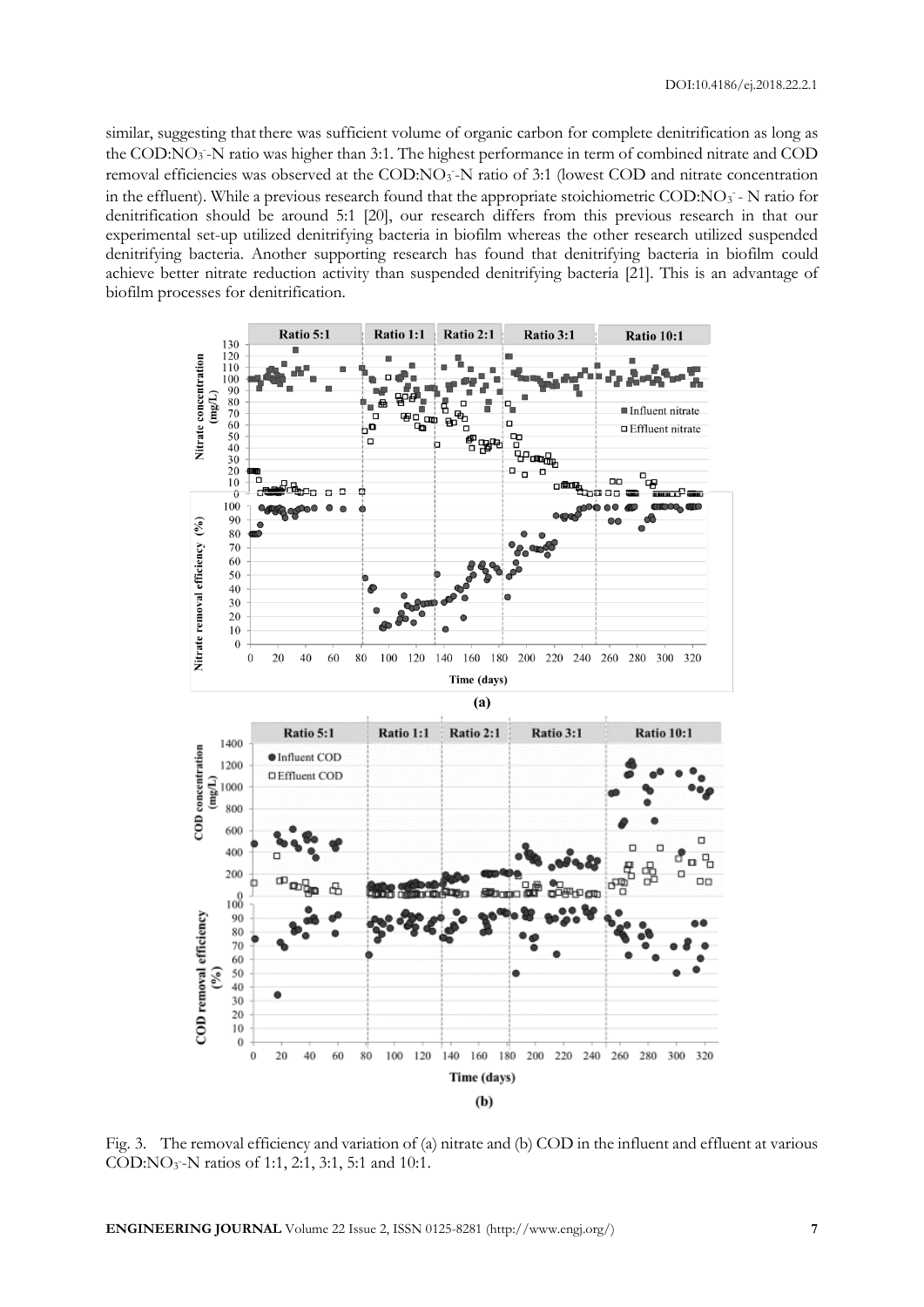Moreover, it can be observed that excess COD can be reduced even after complete denitrification, as at an initial COD:NO<sub>3</sub> -N ratio of 10:1, more COD was ultimately removed than at initial COD:NO<sub>3</sub> -N ratios of 3:1 and 5:1 (As shown in Fig. 4). At the initial COD:NO<sub>3</sub>-N ratio of 10:1, the average amount of COD removed was 300 mg L-1 . It might be concluded that the denitrification and anaerobic conditions can occur simultaneously, known as simultaneous denitrification and anaerobic digestion. This phenomenon can be observed at high concentrations of carbon source. Unfortunately, at the initial COD:NO<sub>3</sub>-N ratio of 10:1, the ultimately remaining COD concentration was still high, translating to a low quality effluent. This low quality effluent will make it necessary to further treat the wastewater with other processes in order to increase the quality of the effluent. As such, it is ideal to use the correct and not an excess amount of COD for denitrification purposes, and the recommended COD:NO<sub>3</sub>-N ratio in a novel FBR for treating 100 mg L<sup>-1</sup> of nitrate concentration in wastewater is 3:1.



Fig. 4. Removed and remained substrate concentration at different COD to nitrate ratios. Data are shown as the mean  $+$  SD.

To investigate the nitrate reduction and COD degradation profile along the reactor height, liquid samples from 10 sampling ports were collected. Data of each condition and reactor layer is shown in Fig. 5. Expectedly, nitrate and COD concentrations decreased continuously as it passed though the fluidized bed. At low COD:NO<sub>3</sub> - N ratios of 1:1 and 2:1, the nitrate concentration and COD were gradually reduced at the bottom of the reactor to sampling port P2, as shown in Fig. 5(b). After sampling port P3, nitrate and COD concentration reached a steady state, and the subsequent effluent contained high nitrate and low COD concentrations. An average soluble COD of 18.7  $\pm$  6.2 mg L<sup>-1</sup> and average nitrate of 6.0  $\pm$  2.5 mg L<sup>-1</sup> were observed. At higher COD:NO<sub>3</sub>-N ratios of 5:1 and 10:1, most nitrate was removed at the bottom of the reactor with high residual COD present after port P2, particularly at the ratio of 10:1. The COD:NO3-N ratio of 3:1 was most appropriate for the treatment of both COD and nitrate, as the majority of both species were completely removed at the bottom of the reactor.

From all of the observed profiles, it could be concluded that COD and nitrate removal mostly occurred at the bottom of the reactor. This phenomenon depended on the COD:NO<sub>3</sub> -N ratio in wastewater.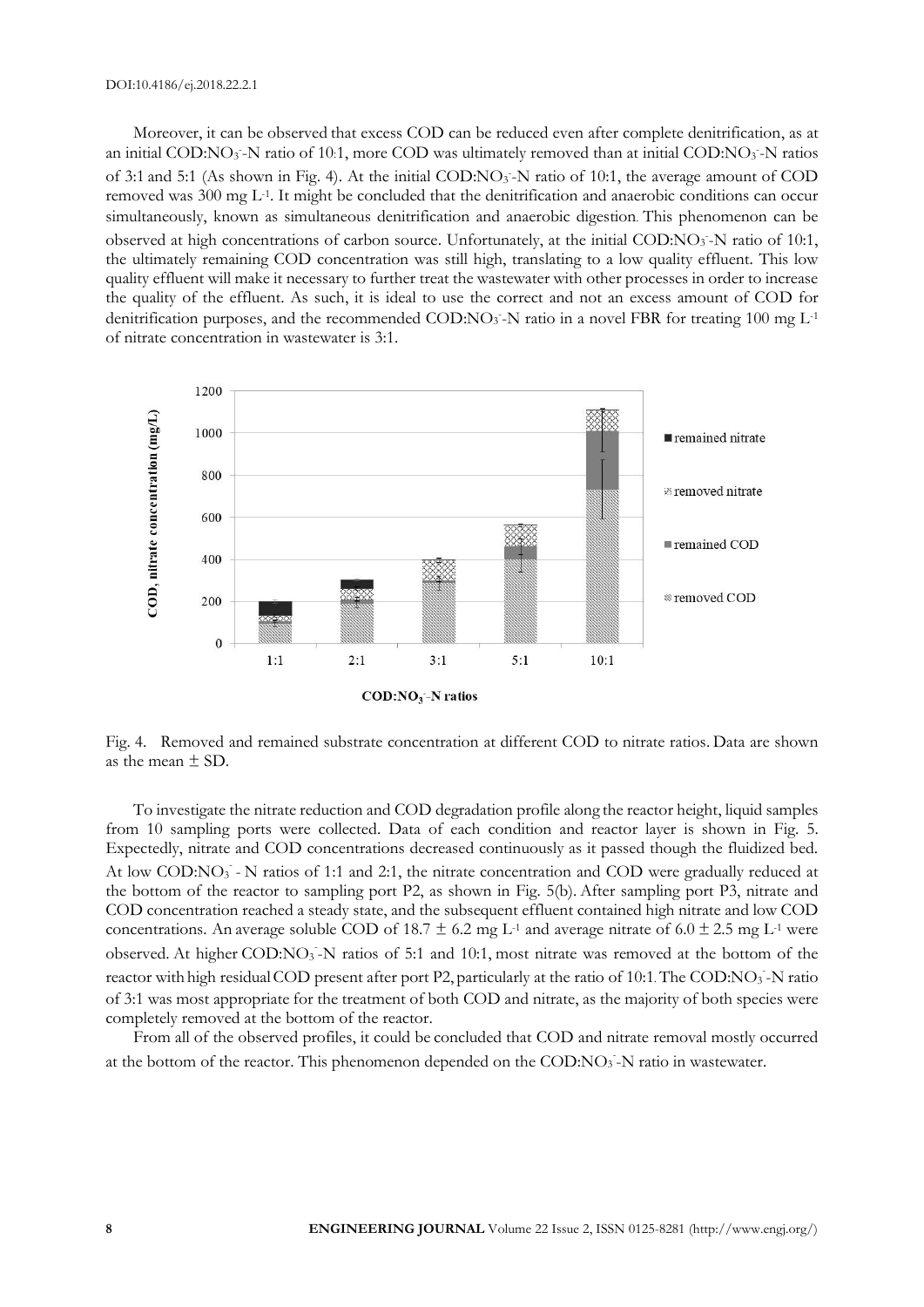

Fig. 5. Vertical profile of (a) nitrate and (b) COD removal along the height of the FBR, data are shown as the mean  $\pm$  1SD, derived from 3 independent trials.

#### **3.3. The Performance of a Novel FBR for Low-strength Anaerobic Wastewater Treatment**

A novel FBR was started to promote biofilm attachment onto fluidized media. Afterwards, various COD concentrations of wastewater were fed into the FBR to study the reactor's performance. The influent and effluent COD and operation times in each experiment are shown in Fig. 6, and the process parameters are shown in Table 3.It is observed that COD removal efficiency increased when COD influent decreased.The highest COD removal efficiency was found at an OLR of 5.6 g COD L<sup>-1</sup> d<sup>-1</sup>, or an equivalent COD concentration of  $147 \pm 19$  mg L<sup>-1</sup>.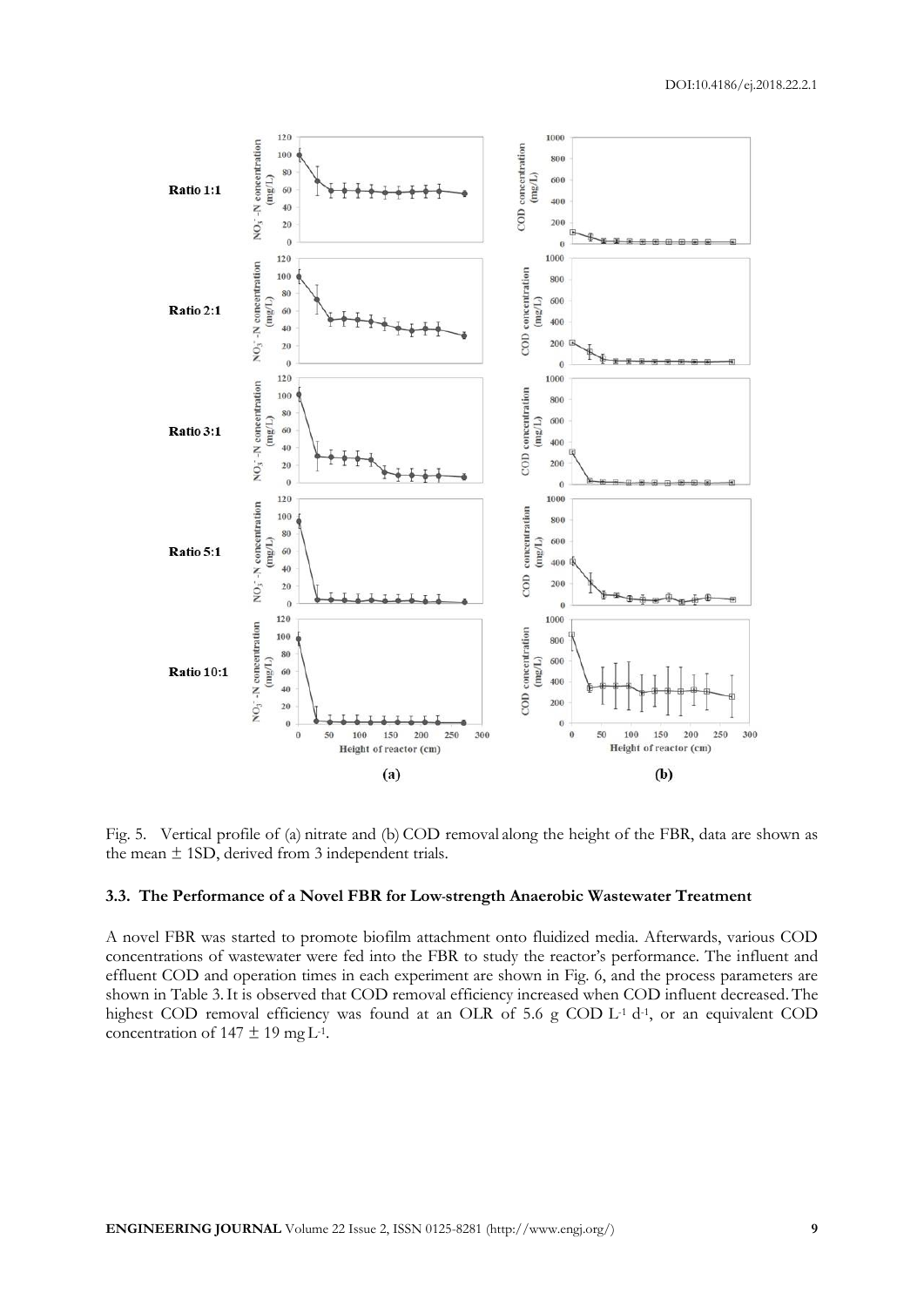

Fig. 6. Influent and effluent COD at different OLR operation.

Table 3. Steady state performance of the FBR treating low strength wastewater.

| <b>Parameters</b>                               | OLR (g COD $L$ <sup>1</sup> $d$ <sup>-1</sup> ) |              |              |  |  |
|-------------------------------------------------|-------------------------------------------------|--------------|--------------|--|--|
|                                                 | 5.6                                             | 9.4          | 18.6         |  |  |
| Operation time (d)                              | 38                                              | 64           | 94           |  |  |
| Influent COD $(mgL-1)$                          | $147 \pm 19$                                    | $252 \pm 39$ | 481 $\pm$ 48 |  |  |
| Effluent COD $(mgL-1)$                          | $21 \pm 9$                                      | $68 \pm 18$  | $191 \pm 40$ |  |  |
| COD removal efficiency $(^{0}_{0})$             | $86 \pm 6$                                      | $71 + 8$     | $60 \pm 7$   |  |  |
| Total suspended solid $(mg L^{-1})$             | $10 \pm 4$                                      | $28 \pm 2$   | $58 \pm 28$  |  |  |
| CH <sub>4</sub> content in biogas $(^{0}/_{0})$ | 15.11                                           | 28.60        | 45.99        |  |  |

After reaching steady state at initial OLRs of 5.6, 9.4, and 18.6 g COD L<sup>-1</sup> d<sup>-1</sup>, the results showed effluent COD concentrations of 21  $\pm$  9, 68  $\pm$  18, and 191  $\pm$  40 mg L<sup>-1</sup>, respectively. At an OLR of 5.6 g COD L<sup>-1</sup> d<sup>-1</sup>, COD removal efficiency was 86  $\pm$  6%. However, at an OLR of 18.6 g COD L<sup>-1</sup> d<sup>-1</sup>, the COD removal efficiency was reduced to  $60 \pm 7$ %. It can be seen that an increase in influent COD concentration resulted in a decrease of COD removal efficiency. Our experimental values are in general lower than previous research, which reported that COD loadings of 10 - 20 g COD  $L$ <sup>1</sup> d<sup>-1</sup> were appropriate for FBR in providing a COD removal efficiency greater than 90% [22]. One major difference between the current and previous research is that the HRT in the current research was drastically lower than previous research.As shown in various studies, low-strength anaerobic wastewater treatment should be operated at higher than 3 h of HRT, whereas the HRT of the current research was only 50 minutes [8, 23, 24].

Effluent suspended solid is a parameter commonly used to evaluate the performance of treatment systems. High quality effluent should contain low concentrations of suspended solids. In our study, total effluent suspended solids concentration was lowest at an OLR of 5.6 g COD  $L$ <sup>1</sup> d<sup>-1</sup>, and it slightly increased as OLR increased. Still, at both OLRs of 5.6 and 9.4 g COD  $L$ <sup>1</sup> d<sup>-1</sup>, suspended solids levels in the effluent were lower than the standard quality of effluent [25] allowed for municipal and industrial wastewater treatment, which are 30 and 50 mg L-1 respectively. This means that the effluent suspended solids levels achieved from this experiment can reach an acceptable quality for the effluent of municipal wastewater treatment plants.

Overall results demonstrated that the FBR achieved high performance for COD removal at OLRs of 5.6 and 9.4 g  $\text{COD L-1 d-1}$ . At an OLR of 18.6 g  $\text{COD L-1 d-1}$ , the results show low COD removal efficiency. As shown in Table 3, methane content in the biogas increased when the OLRs increased. Although the highest COD removal can be achieved at an OLR of 5.6 g COD  $L$ <sup>1</sup> d<sup>-1</sup>, 15% of methane content was found in the biogas. At an OLR of 9.4 g COD L<sup>-1</sup> d<sup>-1</sup>, the methane content was 28.60%. At the highest OLR of 18.6 g  $\text{COD L-1 d-1}$ , the result showed the highest methane content in the biogas at 45.99%. These results suggest that at low COD concentrations in the wastewater (at OLR of 5.6 and 9.4 g COD L-1 d-1 ), oxygen in wastewater can be used by aerobic bacteria to reduce substrate in wastewater. With some portion of the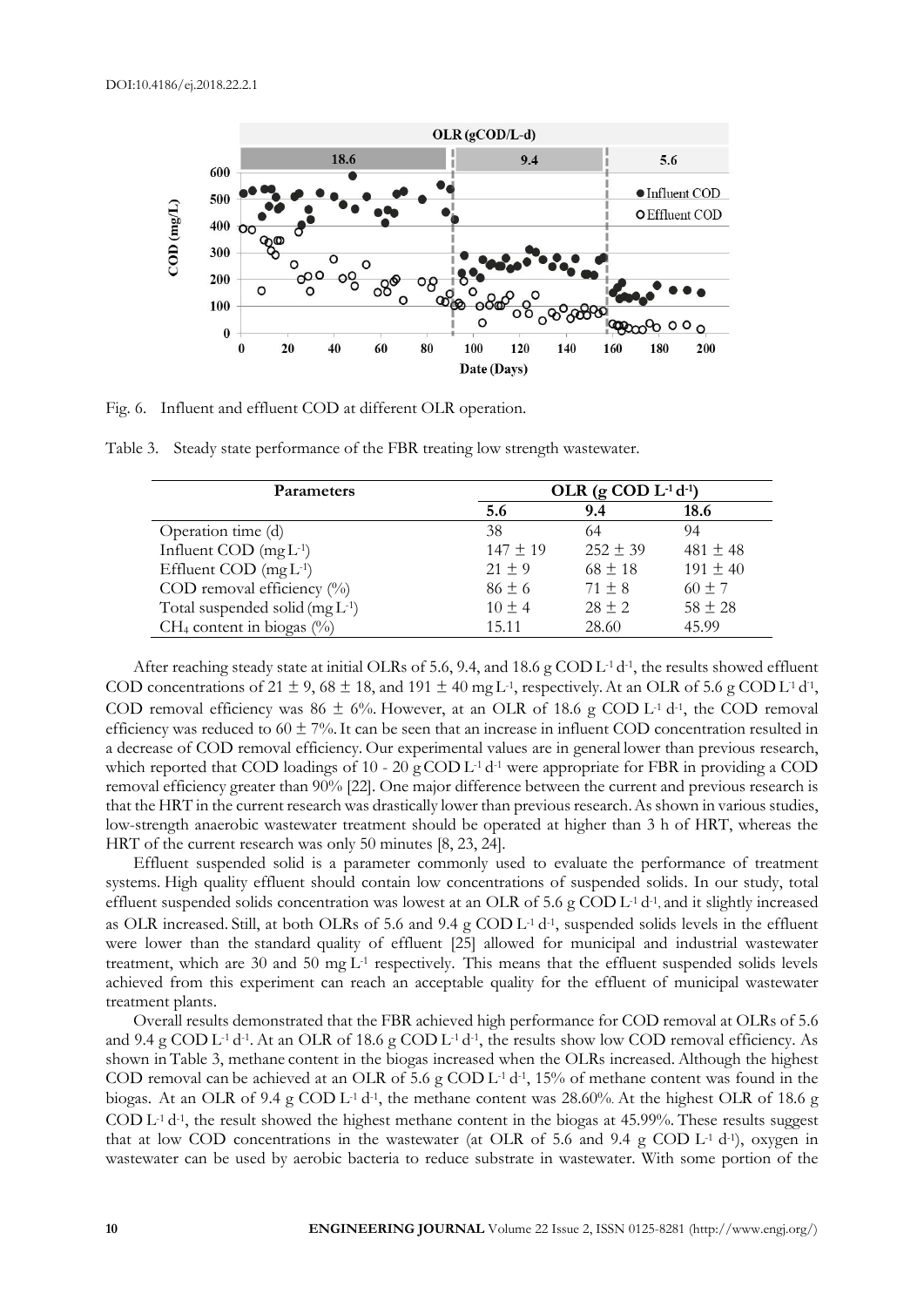carbon load consumed in aerobic conditions, lower corresponding methane content in the biogas can be observed.

# **4. Conclusions**

The hydrodynamic behaviour study using the RTD experiment showed that the liquid flow pattern in a novel reactor was close to plug flow. This result can be used to modify and explain the novel FBR for further applications. With drastically low HRT, a novel FBR provided high performance for both denitrification and anaerobic treatment. In the denitrification process, a novel FBR exhibited high efficiency in both nitrate and COD removal, resulting in effluent with low substrate concentrations. Moreover, a novel FBR can achieve high performance in low strength wastewater treatment under anaerobic conditions. With its high substrate removal efficiency and no need for internal recirculation, the novel FBR is an interesting wastewater treatment alternative that also succeeds in energy conservation.

# **Acknowledgement**

This research was supported by the Rachadaphiseksomphot Endowment Fund as part of the "Strengthen CU's Researcher's Project". Additional financial support was obtained from the 90<sup>th</sup> Anniversary of Chulalongkorn University, Rachadaphisek Somphot Fund. Equipment and facilities were provided by the Department of Environmental Engineering at the Faculty of Engineering, Chulalongkorn University, Thailand.

## **References**

- [1] Y. Chen, W. Zhou, Y. Li, J. Zhang, G. Zeng, A. Huang, and J. Huang, "Nitrite reductase genes as functional markers to investigate diversity of denitrifying bacteria during agricultural waste composting," *Appl Microbiol Biotechnol*, vol. 98, pp. 4233-4243, 2014.
- [2] J. C. Leyva-Diaz, M. M. Munio, J. Gonzalez- Lopez, and J. M. Poyatos, "Anaerobic/anoxic/oxic configuration in hybrid moving bed biofilmreactor-membrane bioreactor for nutrient removal from municipal wastewater," *Ecological Engineering,* vol. 91, pp. 449-458, 2016.
- [3] J. Park, T. G. Ellis, and M. Lally, "Evaluation of tire derived rubber particles for biofiltration media," *WEFTEC,* vol. 6, pp. 3217-3230, 2006.
- [4] R. Saravanathamizhan, R. Paranthaman, N. Balasubramanian, and C. A. Basha, "Residence time distribution in continuous stirred tank electrochemical reactor," *Chemical Engineering Journal*, vol. 142, pp. 209-216, Aug. 2008.
- [5] B. Hu, A. Wheatley, V. Ishtchenko, and K. Huddersman, "Performance linked to residence time distribution by a novel wool-based bioreactor for tertiary sewage treatment," *Applied Microbiology and Biotechnology,* vol. 94, pp. 817-828, 2012.
- [6] J. Sendhil, P. K. A. Muniswaran, and C. Ahmed Basha, "Residence time distribution studies in flow through tubular electrochemical reactor," *International Journal of Engineering Research and Development*, vol. 1, pp. 52-62, 2012.
- [7] A. H. Essadki, B. Gourich, C. Vial, and H. Delmas, "Residence time distribution measurements in an external-loop airlift reactor: Study of the hydrodynamics of the liquid circulation induced by the hydrogen bubbles," *Chemical Engineering Science,* vol. 66, pp. 3125-3132, July 2011.
- [8] G. V. T. G. Krishna, P. Kumar, and P. Kumar, "Treatment of low-strength soluble wastewater using an anaerobic baffled reactor (ABR)," *Journal of Environmental Management*, vol. 90, pp. 166-176, 2009.
- [9] G. Kostov, M. Angelov, I. Mihailov, and D. Stoeva, "Development of combined models to describe the residence time distribution in fluidized-bed bioreactor with light beads," *Procedia Food Science,* vol. 1, pp. 770-775, 2011.
- [10] M. Gavrilescu and R. Z. Tudose, "Residence time distribution of the liquid phase in a concentric-tube airlift reactor," *Chemical Engineering and Processing: Process Intensification,* vol. 38, pp. 225-238, May 1999.
- [11] H. Dhaouadi, S. Poncin, J. M. Hornut, G. Wild, P. Oinas, and J. Korpijarvi, "Mass transfer in an external-loop airlift reactor: Experiments and modeling," *Chemical Engineering Science*, vol. 52, pp. 3909- 3917, 1997/11/01 1997.